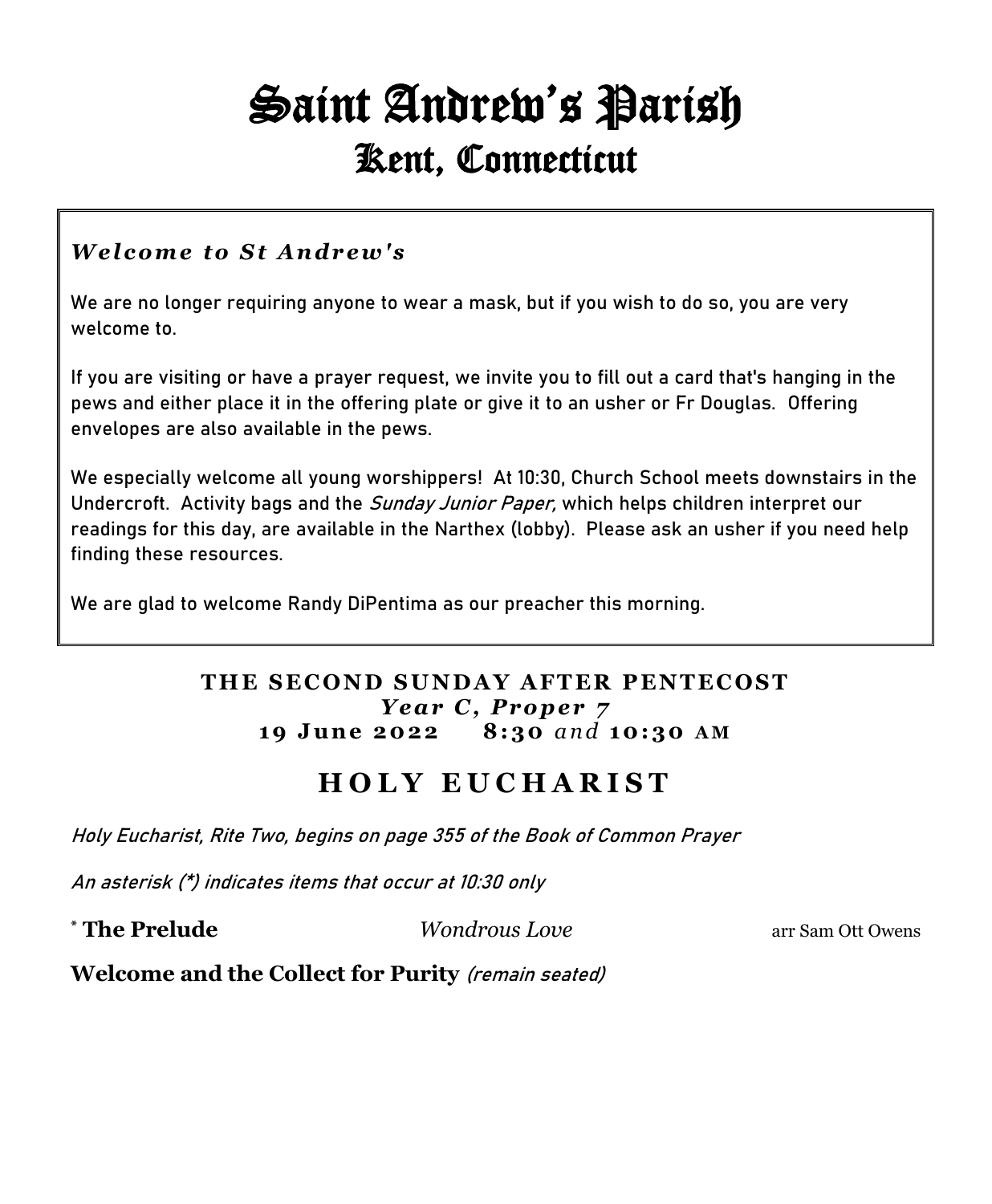# **THE WORD OF GOD**

All stand, as they are able

| $*$ The Hymn 372          |                                       | Praise to the Living God!                                                                           | LEONI                     |
|---------------------------|---------------------------------------|-----------------------------------------------------------------------------------------------------|---------------------------|
| Celebrant<br>People       |                                       | Blessed be God: Father, Son and Holy Spirit.<br>And blessed be his Kingdom, now and for ever. Amen. |                           |
| <b>The Song of Praise</b> |                                       |                                                                                                     |                           |
| at 8:30                   |                                       | Glory to God                                                                                        | BCP, p.356                |
|                           | at 10:30 Hymnal S-280                 | Glory to God                                                                                        | Robert Powell             |
|                           | The Salutation and Collect of the Day |                                                                                                     | <i>BCP</i> , <i>p</i> 230 |

|           | The Lord be with you. |
|-----------|-----------------------|
| People    | And also with you.    |
| Celebrant | Let us pray.          |

O Lord, make us have perpetual love and reverence for your holy Name, for you never fail to help and govern those whom you have set upon the sure foundation of your lovingkindness; through Jesus Christ our Lord, who lives and reigns with you and the Holy Spirit, one God, for ever and ever. *Amen*.

All may be seated

### **The First Reading** 1 Kings 19:1-15*a*

Lector A reading from the First Book of Kings.

Ahab told Jezebel all that Elijah had done, and how he had killed all the prophets with the sword. Then Jezebel sent a messenger to Elijah, saying, "So may the gods do to me, and more also, if I do not make your life like the life of one of them by this time tomorrow." Then he was afraid; he got up and fled for his life, and came to Beer-sheba, which belongs to Judah; he left his servant there.

But he himself went a day's journey into the wilderness, and came and sat down under a solitary broom tree. He asked that he might die: "It is enough; now, O LORD, take away my life, for I am no better than my ancestors." Then he lay down under the broom tree and fell asleep. Suddenly an angel touched him and said to him, "Get up and eat." He looked, and there at his head was a cake baked on hot stones, and a jar of water. He ate and drank, and lay down again. The angel of the LORD came a second time, touched him, and said, "Get up and eat, otherwise the journey will be too much for you." He got up, and ate and drank; then he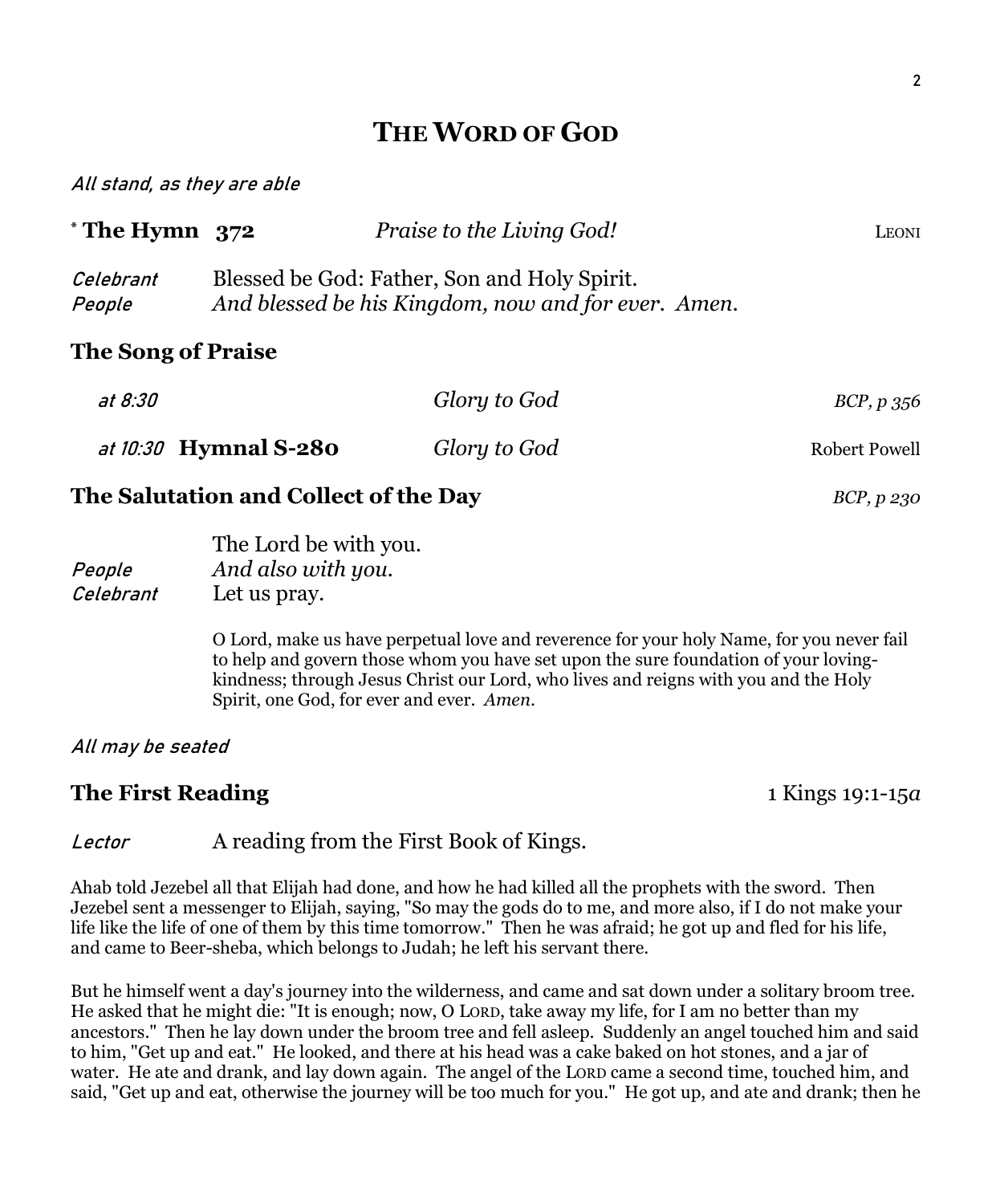went in the strength of that food forty days and forty nights to Horeb the mount of God. At that place he came to a cave, and spent the night there.

Then the word of the LORD came to him, saying, "What are you doing here, Elijah?" He answered, "I have been very zealous for the LORD, the God of hosts; for the Israelites have forsaken your covenant, thrown down your altars, and killed your prophets with the sword. I alone am left, and they are seeking my life, to take it away."

He said, "Go out and stand on the mountain before the LORD, for the LORD is about to pass by." Now there was a great wind, so strong that it was splitting mountains and breaking rocks in pieces before the LORD, but the LORD was not in the wind; and after the wind an earthquake, but the LORD was not in the earthquake; and after the earthquake a fire, but the LORD was not in the fire; and after the fire a sound of sheer silence. When Elijah heard it, he wrapped his face in his mantle and went out and stood at the entrance of the cave. Then there came a voice to him that said, "What are you doing here, Elijah?" He answered, "I have been very zealous for the LORD, the God of hosts; for the Israelites have forsaken your covenant, thrown down your altars, and killed your prophets with the sword. I alone am left, and they are seeking my life, to take it away." Then the LORD said to him, "Go, return on your way to the wilderness of Damascus."

| Lector | The Word of the Lord. |
|--------|-----------------------|
| People | Thanks be to God.     |

#### **The Response** (remain seated)

| at 8:30  | Psalms $42 \& 43$       | BCP, p 643                |
|----------|-------------------------|---------------------------|
| at 10:30 | Psalm 42:1-7 & Psalm 43 | Simplified Anglican Chant |

The People sing the Antiphon after it is played once



All rights reserved. Used by permission.

#### A soloist or ensemble chants the Psalter; the People sing the Antiphon where indicated

#### **Psalm 42**

<sup>1</sup> As the deer longs for the water-brooks,  $*$ so longs my soul for you, O God.

<sup>2</sup> My soul is athirst for God, athirst for the living God; \* when shall I come to appear before the presence of God?

#### **Antiphon**

- <sup>4</sup> I pour out my soul when I think on these things; \* how I went with the multitude and led them into the house of God,
- <sup>5</sup> With the voice of praise and thanksgiving, \* among those who keep holy-day.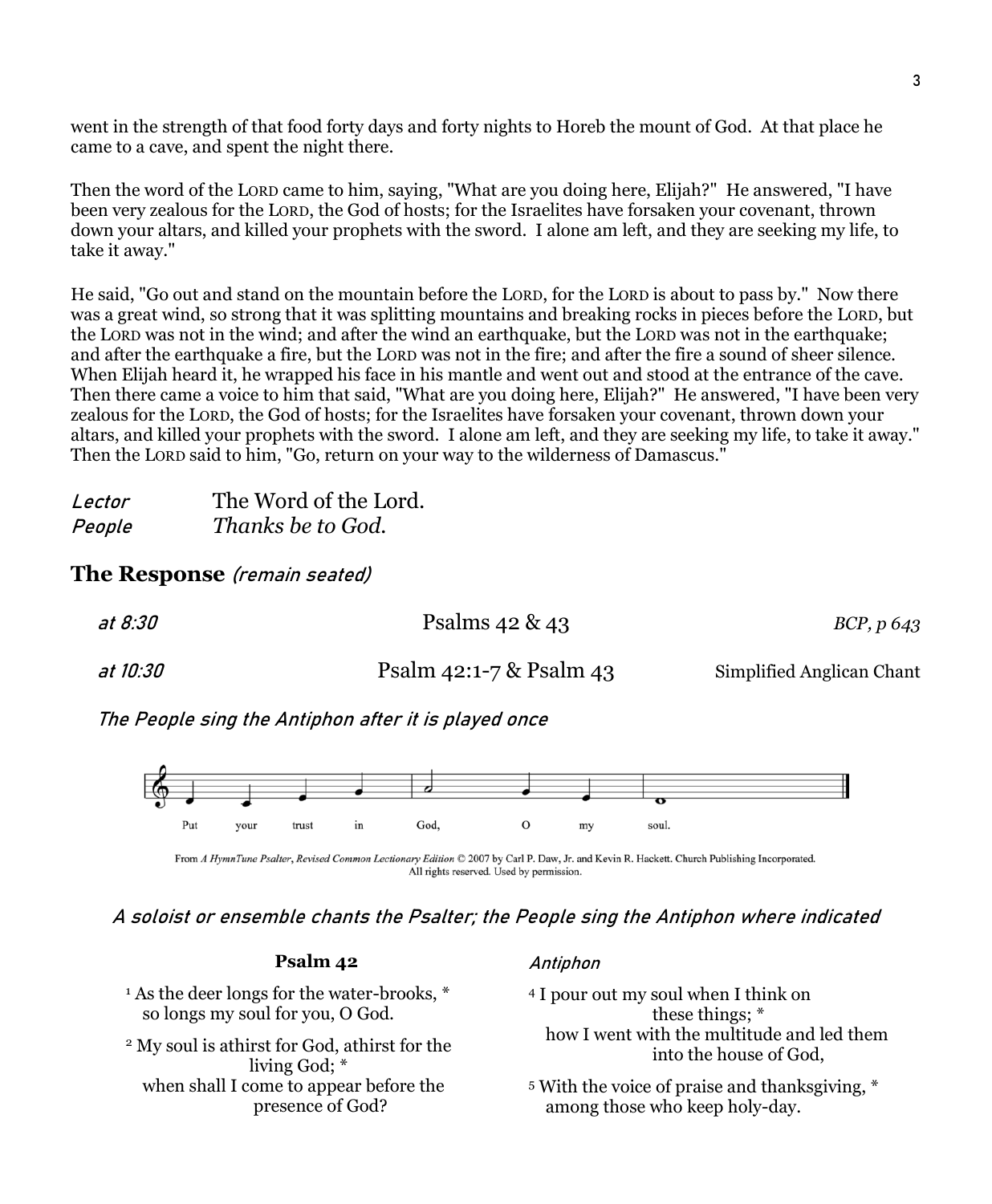- <sup>3</sup> My tears have been my food day and night, \* while all day long they say to me, "Where now is your God?"
- <sup>7</sup> Put your trust in God; \* for I will yet give thanks to him, who is the help of my countenance, and my God.

#### **Antiphon**

#### **Psalm 43**

<sup>1</sup> Give judgment for me, O God, and defend my cause against an ungodly people; \* deliver me from the deceitful and the wicked.

<sup>2</sup> For you are the God of my strength; why have you put me from you? \* and why do I go so heavily while the enemy oppresses me?

**Antiphon**

#### **The Second Reading The Second Reading Second Reading Second Reading Second Reading Second Reading Second Reading Second Reading Second Reading Second Reading Second Reading Second Reading Second Reading Second Reading Sec**

- <sup>6</sup> Why are you so full of heaviness, O my soul? \* and why are you so disquieted within me?
- <sup>3</sup> Send out your light and your truth, that they may lead me, \* and bring me to your holy hill and to your dwelling;

<sup>4</sup> That I may go to the altar of God, to the God of my joy and gladness; \* and on the harp I will give thanks to you, O God my God.

#### **Antiphon**

<sup>5</sup> Why are you so full of heaviness, O my soul? \* and why are you so disquieted within me?

<sup>6</sup> Put your trust in God; \* for I will yet give thanks to him, who is the help of my countenance, and my God.

#### **Antiphon**

#### Lector A reading from the Letter to the Galatians.

Now before faith came, we were imprisoned and guarded under the law until faith would be revealed. Therefore the law was our disciplinarian until Christ came, so that we might be justified by faith. But now that faith has come, we are no longer subject to a disciplinarian, for in Christ Jesus you are all children of God through faith. As many of you as were baptized into Christ have clothed yourselves with Christ. There is no longer Jew or Greek, there is no longer slave or free, there is no longer male and female; for all of you are one in Christ Jesus. And if you belong to Christ, then you are Abraham's offspring, heirs according to the promise.

| Lector | The Word of the Lord. |
|--------|-----------------------|
| People | Thanks be to God.     |

All stand, as they are able

| $*$ The Hymn 529 | In Christ there is no east or west | <b>MCKEE</b> |
|------------------|------------------------------------|--------------|
|------------------|------------------------------------|--------------|

#### **The Gospel Reading** (remain standing) Luke 8:26-39

Celebrant The Holy Gospel of our Lord Jesus Christ according to Luke. People *Glory to you, Lord Christ.*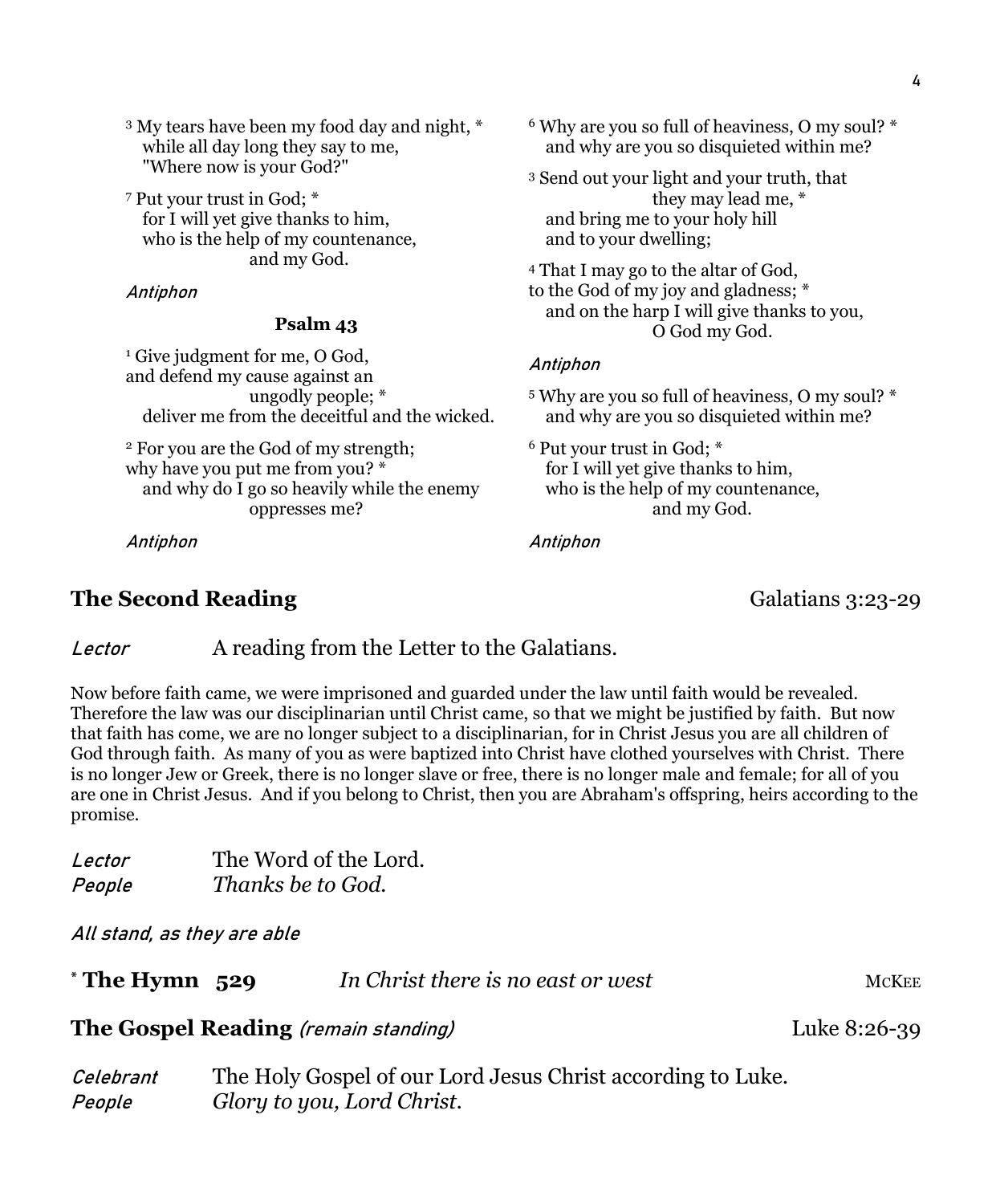Jesus and his disciples arrived at the country of the Gerasenes, which is opposite Galilee. As he stepped out on land, a man of the city who had demons met him. For a long time he had worn no clothes, and he did not live in a house but in the tombs. When he saw Jesus, he fell down before him and shouted at the top of his voice, "What have you to do with me, Jesus, Son of the Most High God? I beg you, do not torment me"—for Jesus had commanded the unclean spirit to come out of the man. (For many times it had seized him; he was kept under guard and bound with chains and shackles, but he would break the bonds and be driven by the demon into the wilds.) Jesus then asked him, "What is your name?" He said, "Legion"; for many demons had entered him. They begged him not to order them to go back into the abyss.

Now there on the hillside a large herd of swine was feeding; and the demons begged Jesus to let them enter these. So he gave them permission. Then the demons came out of the man and entered the swine, and the herd rushed down the steep bank into the lake and was drowned.

When the swineherds saw what had happened, they ran off and told it in the city and in the country. Then people came out to see what had happened, and when they came to Jesus, they found the man from whom the demons had gone sitting at the feet of Jesus, clothed and in his right mind. And they were afraid. Those who had seen it told them how the one who had been possessed by demons had been healed. Then all the people of the surrounding country of the Gerasenes asked Jesus to leave them; for they were seized with great fear. So he got into the boat and returned. The man from whom the demons had gone begged that he might be with him; but Jesus sent him away, saying, "Return to your home, and declare how much God has done for you." So he went away, proclaiming throughout the city how much Jesus had done for him.

| Celebrant | The Gospel of the Lord.     |
|-----------|-----------------------------|
| People    | Praise to you, Lord Christ. |

All may be seated

### **The Sermon**

Silence is kept

All stand, as they are able

#### **The Nicene Creed** *BCP, p 358*

#### **The Prayers of the People**

| Intercessor | In your mercy, O Lord, |
|-------------|------------------------|
| People      | Hear our prayer.       |

Celebrant … through Jesus Christ our Lord. People *Amen.*

**The Confession of Sin** *(said either standing or kneeling) BCP, p 360*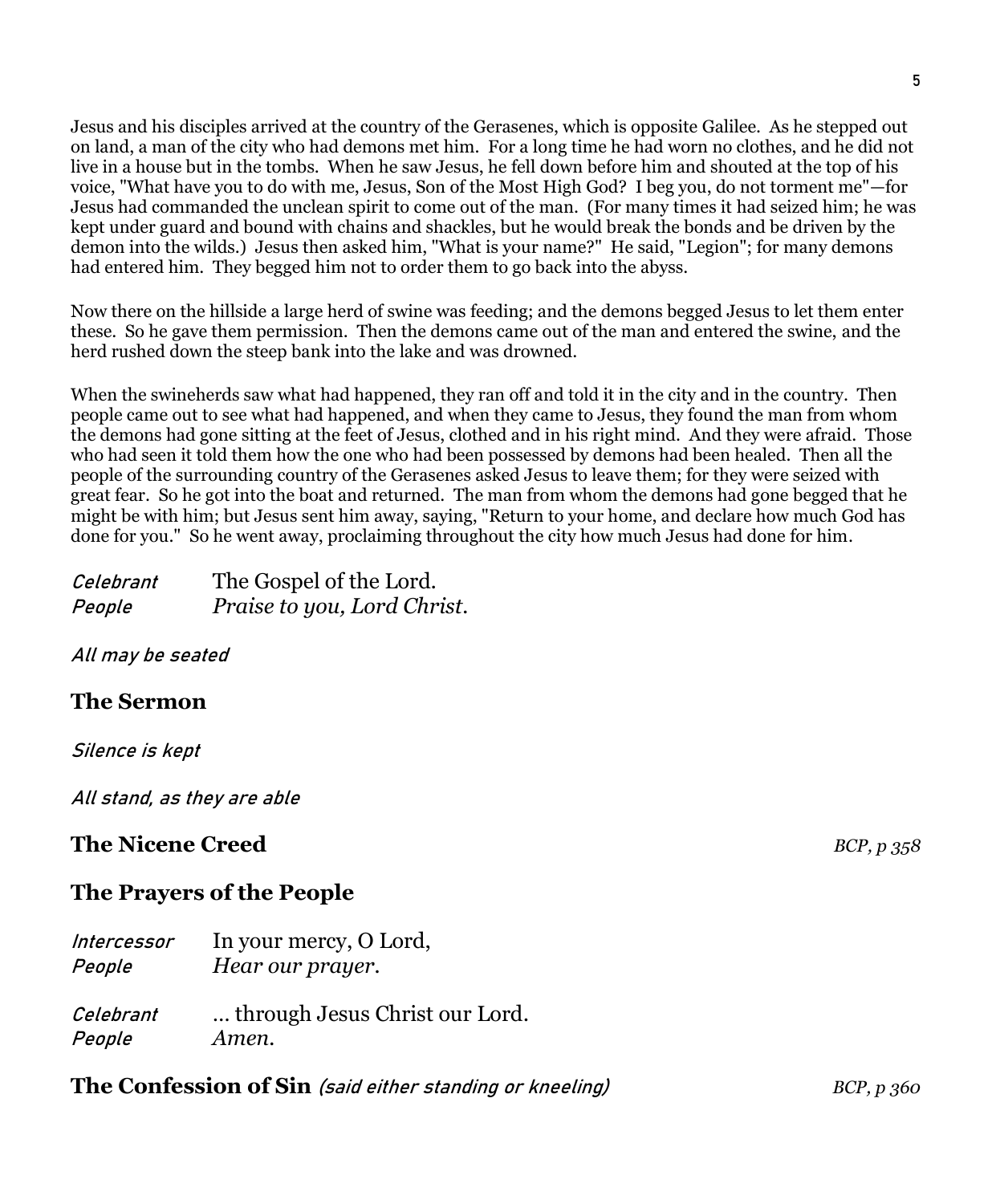| Celebrant<br>People                     | And also with you.                          | The Peace of the Lord be always with you.                                                          |                |
|-----------------------------------------|---------------------------------------------|----------------------------------------------------------------------------------------------------|----------------|
|                                         |                                             | The People may greet one another in the name of the Lord                                           |                |
| All may be seated                       |                                             |                                                                                                    |                |
|                                         |                                             | <b>THE HOLY COMMUNION</b>                                                                          |                |
| <b>The Offertory</b>                    |                                             |                                                                                                    |                |
| $^*$ The Hymn 324                       | (selected as a favorite of Randy DiPentima) | Let all mortal flesh keep silence                                                                  | <b>PICARDY</b> |
|                                         |                                             | All stand, as they are able, when the ushers bring to the Altar the gifts that have been collected |                |
| Celebrant<br>People                     |                                             | All things come of thee, O Lord.<br>And of thine own have we given thee.                           |                |
|                                         |                                             | <b>The Great Thanksgiving</b> Eucharistic Prayer B                                                 | BCP, p, 367    |
|                                         | <b>SANCTUS &amp; BENEDICTUS</b>             |                                                                                                    |                |
|                                         | at 10:30 Hymnal S-129                       |                                                                                                    | Powell         |
| THE LORD'S PRAYER                       |                                             |                                                                                                    | BCP, p.364     |
| THE BREAKING OF THE BREAD<br>BCP, p.364 |                                             |                                                                                                    |                |

**The Peace** *BCP, p 360*

All baptized Christians are welcome to receive Holy Communion

Following the direction of the ushers, the People may come forward to receive the Bread and the Wine; if it is easier for you to receive at your seat, please inform one of the ushers, who will arrange this

If you do not wish to receive the Bread and/or the Wine, you are invited to come forward, cross your arms over your chest and receive a blessing from the Celebrant

**The Post-communion Prayer** (said either standing or kneeling) *BCP, p 365*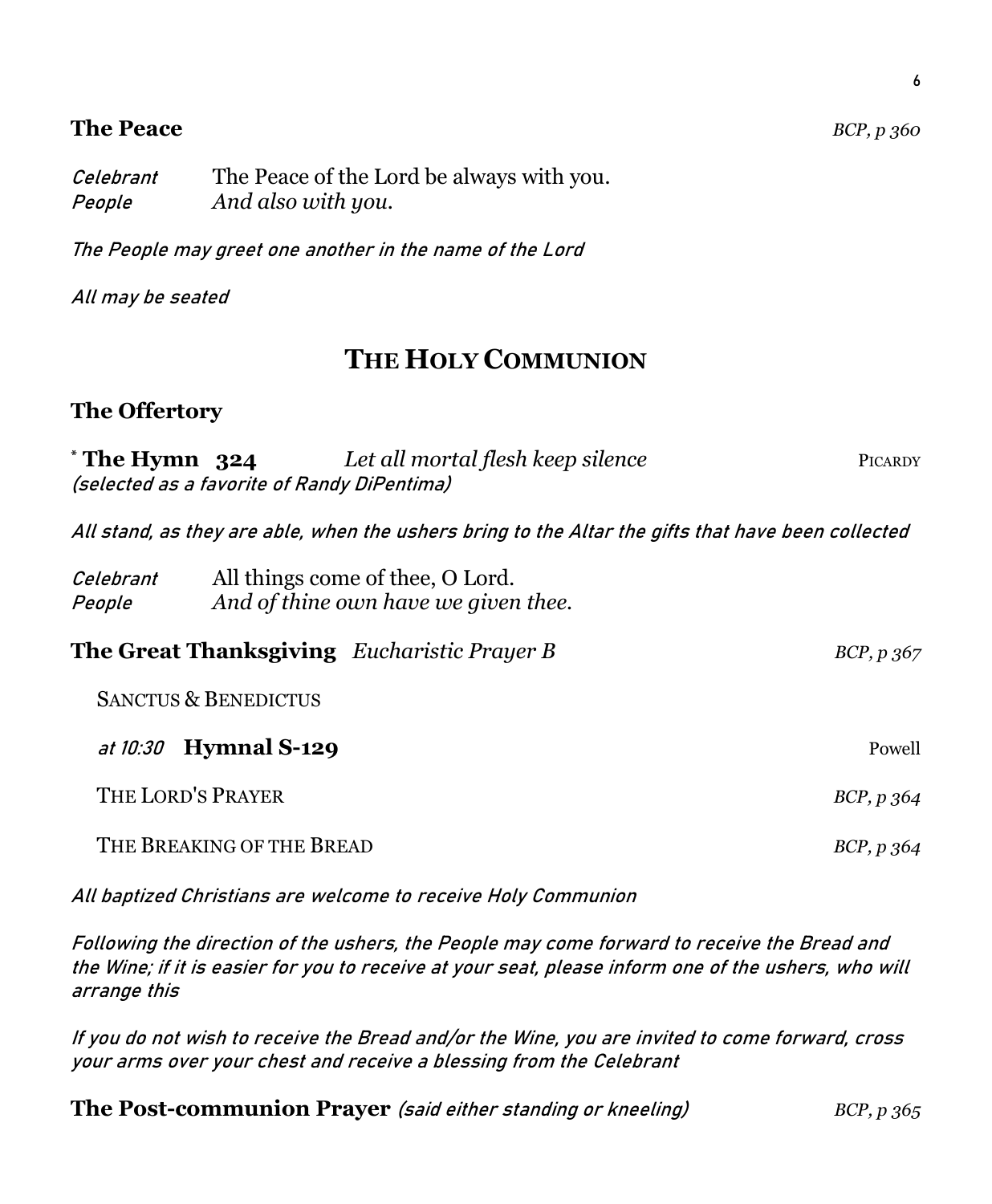# **The Blessing**

| $*$ The Hymn 493 | O for a thousand tongues to sing | Azmon |
|------------------|----------------------------------|-------|
|------------------|----------------------------------|-------|

All may be seated

#### **Announcements**

## **The Dismissal** *BCP, p 366*

The People remain at their seats until the Celebrant and Altar Party have made their way to the **Narthex** 

## **\* The Postlude** *Rigaudon* **Andre Campra**

# $CZ$   $\infty$

The flowers this day have been given to the glory of God *and* In memory of Larry Freeman and Uriel Martinez *and* In memory of James and Doris Hall

# $\infty$

## **THIS WEEK AT ST ANDREW'S**

| Today              | Church School                   | 10:30 AM |
|--------------------|---------------------------------|----------|
| Monday, 20 June    | Bible Study: The Gospel of Luke | 11:00 AM |
| Monday, 20 June    | LGBTQ+ A.A. Meeting             | 8:00 PM  |
| Wednesday, 22 June | Midweek Holy Eucharist          | 6:00 PM  |
| Wednesday, 22 June | A.A. for Women (Zoom)           | 7:00 PM  |
| Thursday, 23 June  | A.A. meeting                    | 7:30 AM  |
| Thursday, 23 June  | Thursday Afternoon Club         | 1:00 PM  |
| Thursday, 23 June  | A.A. meeting                    | 7:00 PM  |
| Thursday, 23 June  | Al-Anon meeting                 | 7:00 PM  |